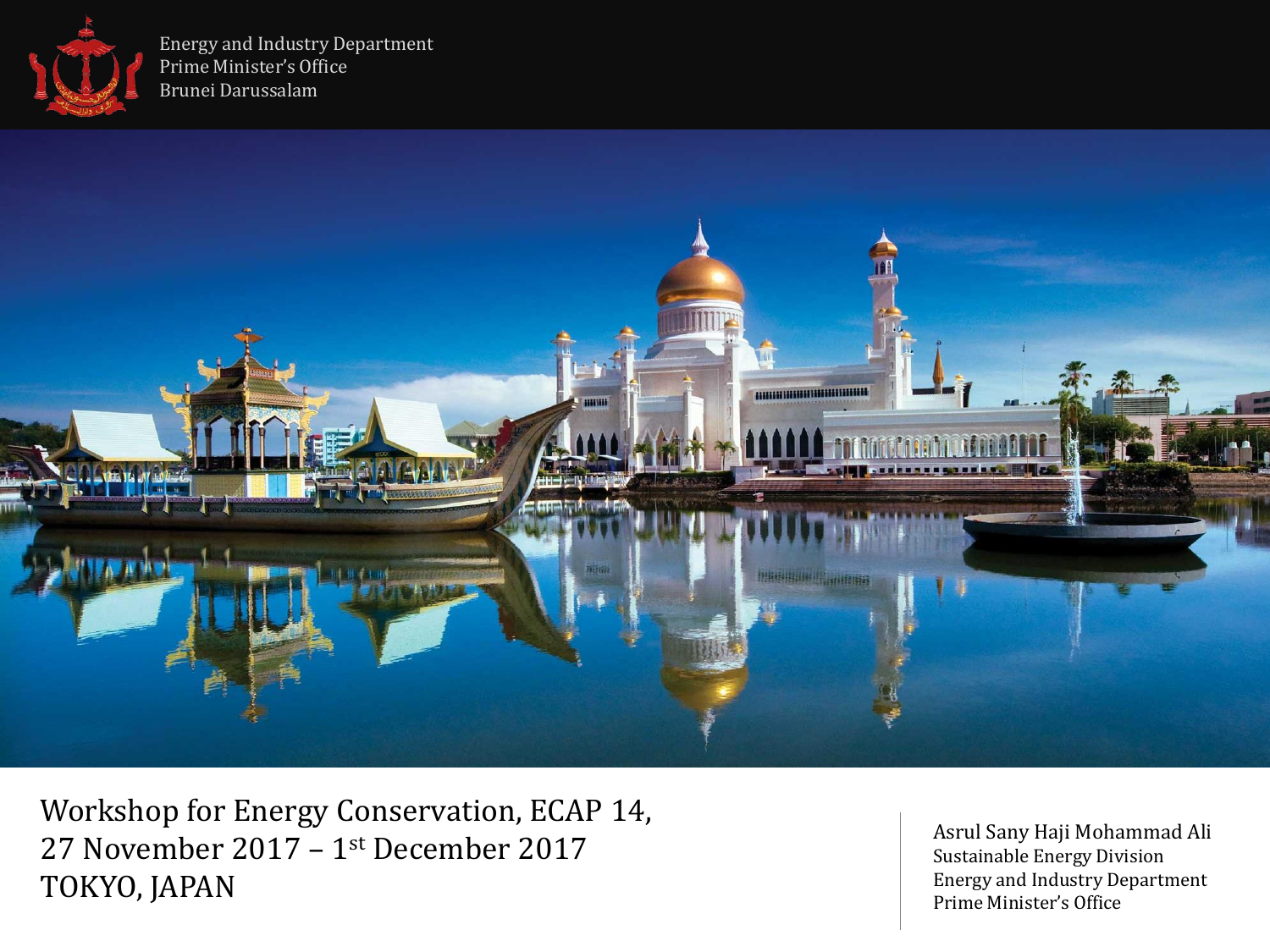

- 1. How to increase the number of entries to AEA?
- 1. How to promote BEC/GBC in respective countries by making use of discussion, lecture, site visit etc.
- \* How to develop ZEB concept in the special submission category \*\* Request for the AJEEP activity (if Any)

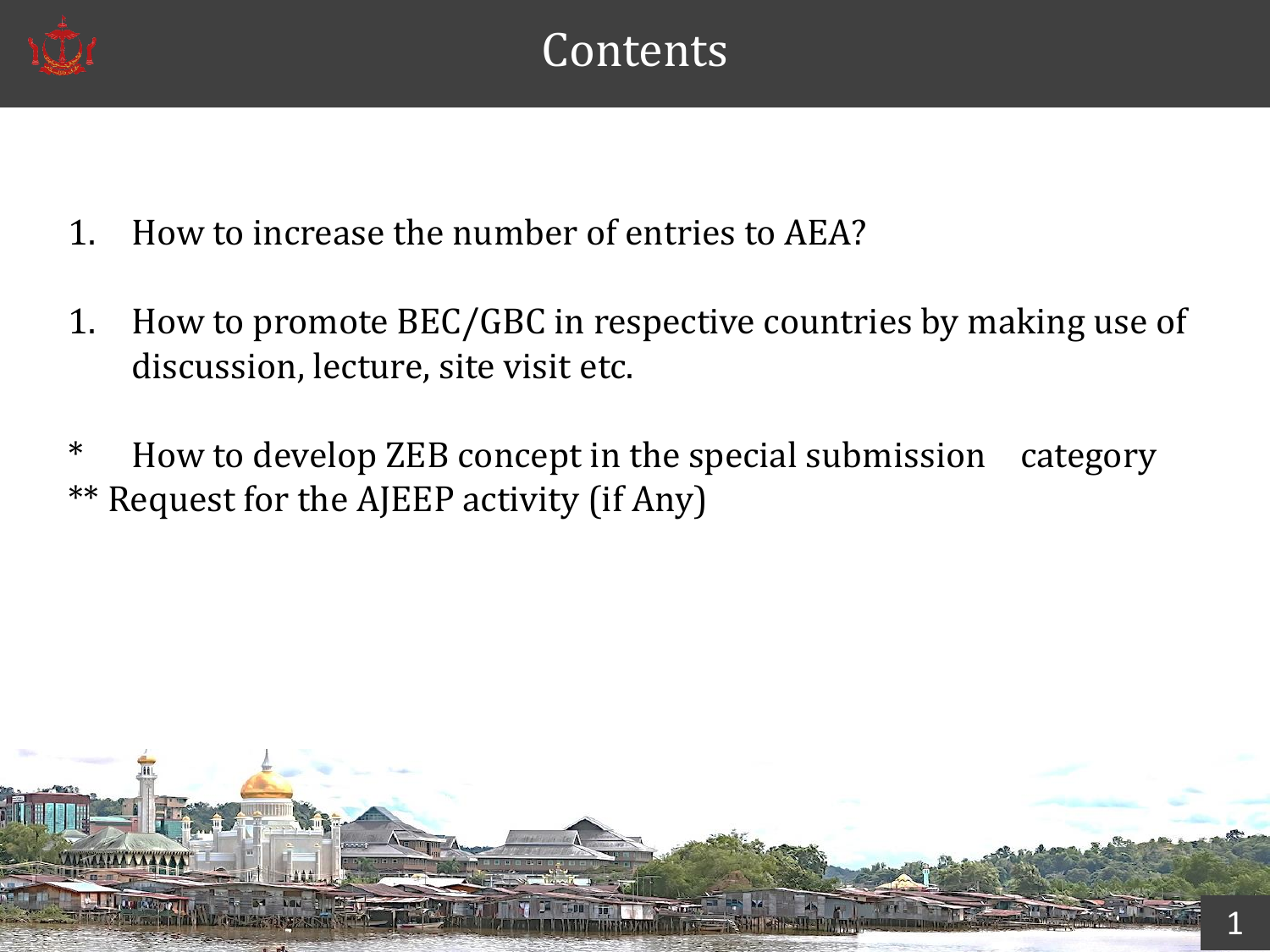

- To develop our own National Energy Efficiency Award
- To identify the potential buildings to participate for AEA Competition
- To disseminate the information to mass media *(TV, Radio, Newspapers, social media like Instagram, Facebook, Whatsapp and etc)*
- To provide briefing for report writing, advices and set at least one meeting or discussion before the final submission.
- To give incentives/appreciation from the government to the winners of the competition and for those who involved. *(Proposed: subject to budget allocation approval)*

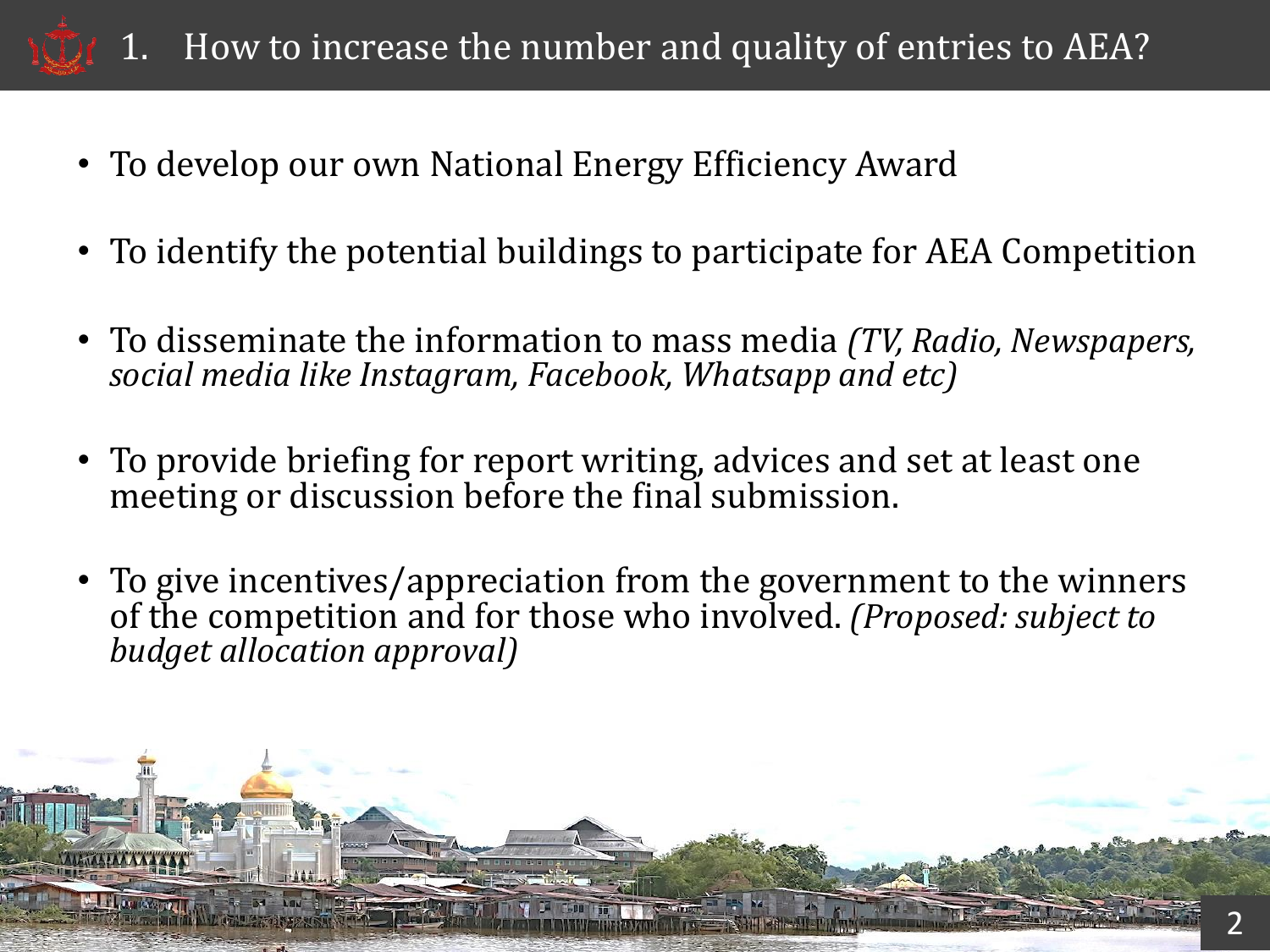The Energy and Industry Department at the Prime Minister's Office (EIDPMO) is inviting public and private agencies to take part in the

### **ASEAN ENERGY AWARDS 2016 COMPETITION**

The competition is organised by the ASEAN Centre for Energy (ACE) in collaboration<br>with the Energy Conservation Centre of Japan (ECCJ)<br>and Japan's Ministry of Economic, Trade and Industry  $(METI)$ 

This competition is opened to projects in public and private sectors in the following three categories:

### 1. Renewable Energy Project Competition

The project must be in operation for at least 1 year.

### 2. Energy Efficient Building Competition

a. New and Existing Building: Building must not be more than 5 years.

e

- b. Tropical Building: Building must not be more than 15 years.
- c. Retrofitted Building: Building must be more than 5 years.
- d. Special Submission: R&D projects which could be applied to reduce energy consumption in buildings.

### 3. Energy Management Competition

The building must be operational for at least 2 years.

Winners of the competition will receive a prestigious recognition from ACE as one of the best practice sustainable energy projects in the ASEAN region.

The awarding ceremony will take place during the 34th ASEAN Ministers on Energy Meeting (AMEM).

Please kindly register your interests to the Sustainable Energy Division (SED) before 15 March 2016 at:-

Email address: SED@energy.gov.bn Office number:

For more information, please visit the Energy and Industry Department website **WWW.ei.gov.bn** 

238 4488 Ext 1434 /1442 / 1432 / 1475







#### **ENERGY AND INDUSTRY DEPARTMENT, PRIME MINISTER'S OFFICE (EIDPMO)** is inviting government agencies, the private sector and all members of the public to take part in

## **ASEAN ENERGY AWARDS 2017 COMPETITION**

The competition is organised by the<br>ASEAN Centre for Energy (ACE) in collaboration with the Energy Conservation Centre of Japan (ECCJ) and Japan's Ministry of Economic, Trade and Industry (METI)

This competition is open to government agencies, the private sector and all members of the public in the following three categories:

#### 1. Renewable Energy Project Competition

The project must be in operation for at least 1 year.

### 2. Energy Efficient Building Competition

- a. New and Existing Building: Building must not be more than 5 years old.
- b. Tropical Building: Building must not be more than 15 years old.
- c. Retrofitted Building: Building must be more than 5 years old.
- d. Special Submission: R&D projects which could be applied to reduce energy consumption in buildings.
- e. Green Building: Small/Medium category (300 to 5000 m<sup>2</sup>) and Large category ( $>5000$  m<sup>2</sup>)

### 3. Energy Management Competition

The building must be operational for at least three (3) years.

Winners of the competition will receive a prestigious recognition from ACE as one of the best practice sustainable energy projects in the ASEAN region.

The awards ceremony will take place during the 35<sup>th</sup> ASEAN Ministers on Energy Meeting (AMEM)<br>to be held in Manila, Philippines in October, 2017.

There will be a briefing session open to all interested participants on Tuesday, 21<sup>st</sup> Feburary 2017 at 9:00 am at the Energy and Industry Department, Prime Minister's Office located at the Prime Minister's Office Complex.

Please kindly register your interests to<br>the Sustainable Energy Division (SED)<br>before Tuesday, 28<sup>th</sup> Feburary 2017 at:-

Email address: SED@energy.gov.bn Office number: 238 4488 Ext 1439 /1442 / 1475 For more information, please visit our website at; www.ei.gov.bn/ASEANEnergyAward2017





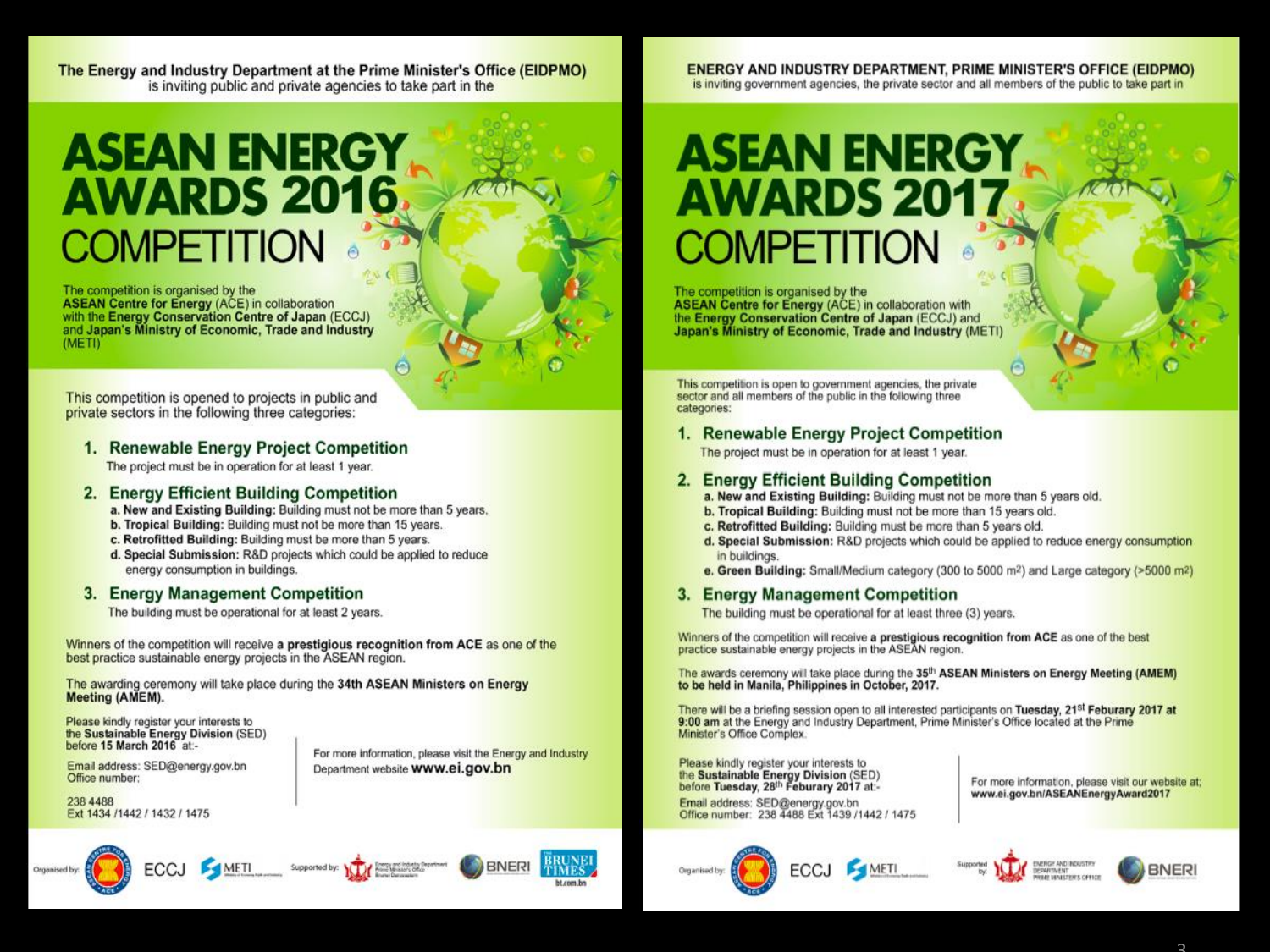

- 2. How to promote BEC/GBC in respective countries by making use of discussion, lecture, site visit etc.
- To explore further the policy and implementation situation of BEC/GBC to promote energy efficient building from Japan and AMSs obtained from ECAP 14 to match with our existing guidelines and future policy.
- To introduce BEC/GBC/ZEB-related information and discuss with other stakeholders.
- Work with upper management to establish Steering Committee with wide representation from related organization/stakeholders
- To develop a strategic plan and set goals in conjunction with building's primary mission and existing greening efforts.
- Initiate, track and re-evaluate a comprehensive "whole building" energy management program, addressing all appropriate building systems.
- Use integrated building design strategies in any future renovation or new design projects.

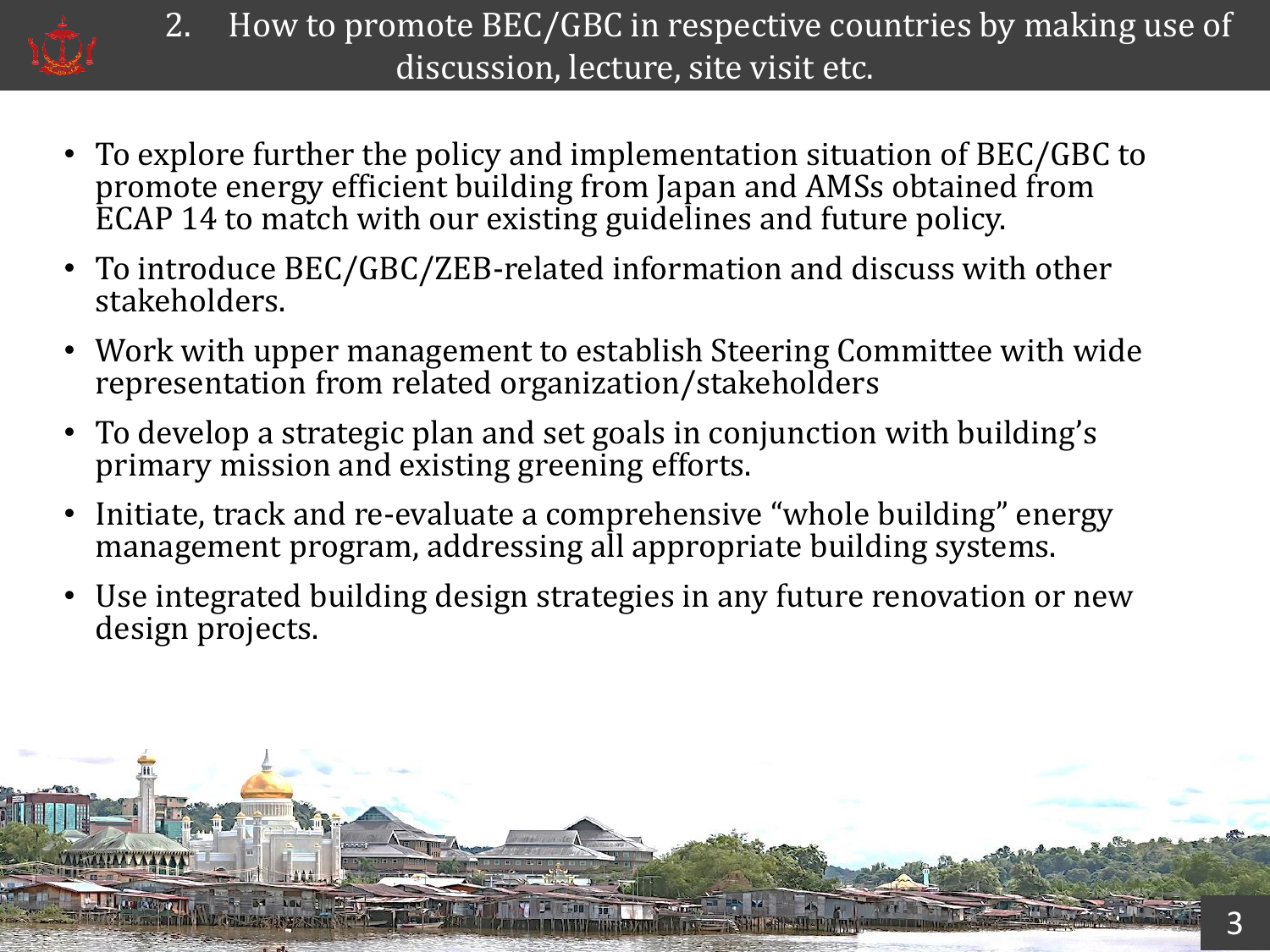



- Identify the critical criteria in ZEB's assessment particularly in energy efficiency and renewable energy for a optimum marking scheme.
- To state clearly the definition and evaluation methods of ZEBs
- Develop Handout or simplified guidelines to ZEB for references (BOJ, Participant, general public).
- For a start, set a promotion baseline for AEA for example ZEB get Ready 40%, ZEB Ready 50% , Nearly ZEB 75%, ZEB 100% or more)

5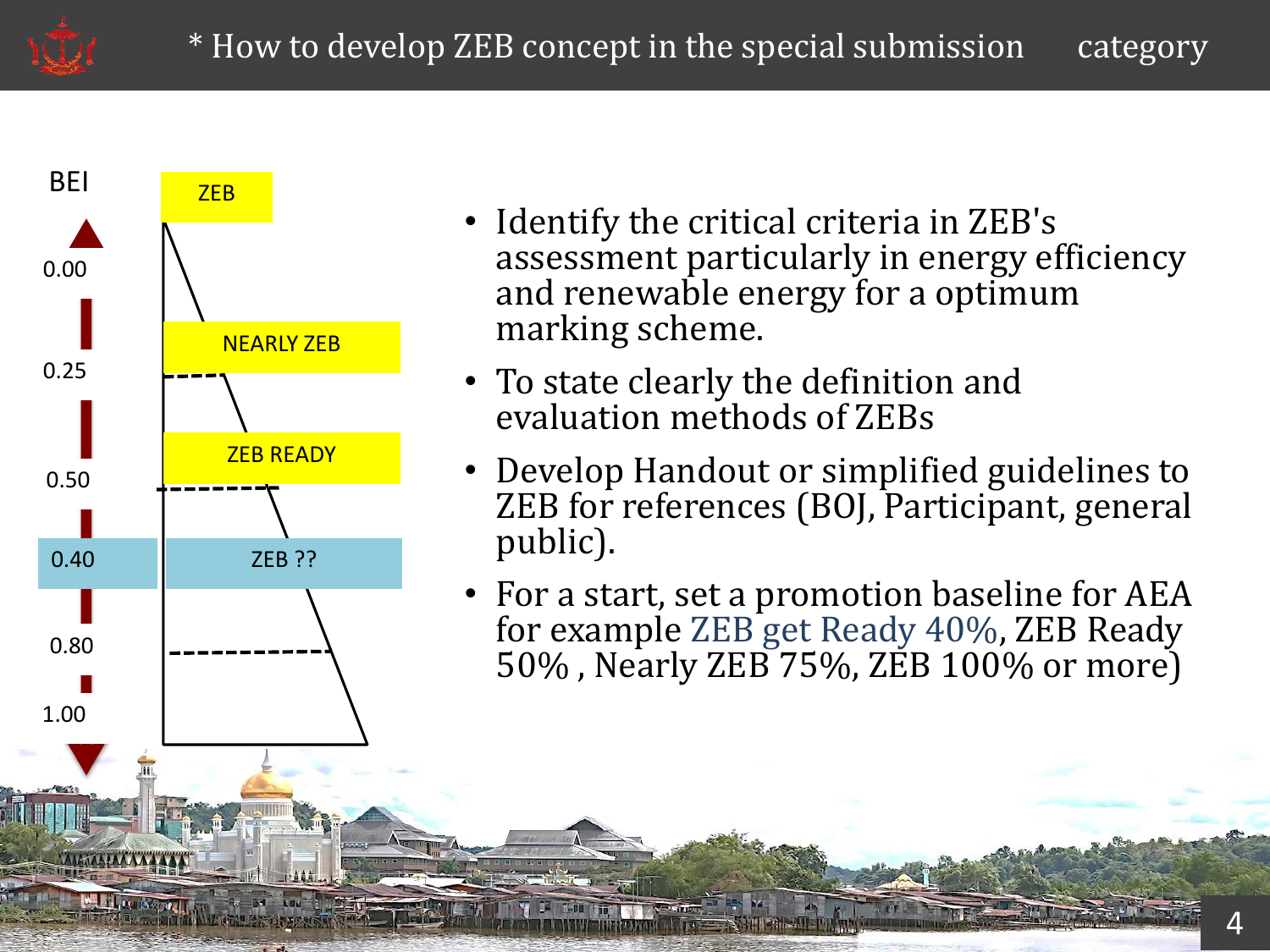

In AJEEP project Energy Manager TOT, Brunei wish to send at least two officers for this purpose. As mentioned in the last Inception meeting held in Kuala Lumpur, Malaysia this project ends in 2020 and Brunei has been allocated for one officers every year. If possible, Brunei wish to use both quotas in 2018-2019 and 2019-2020 to be given once in 2018-2019 session.